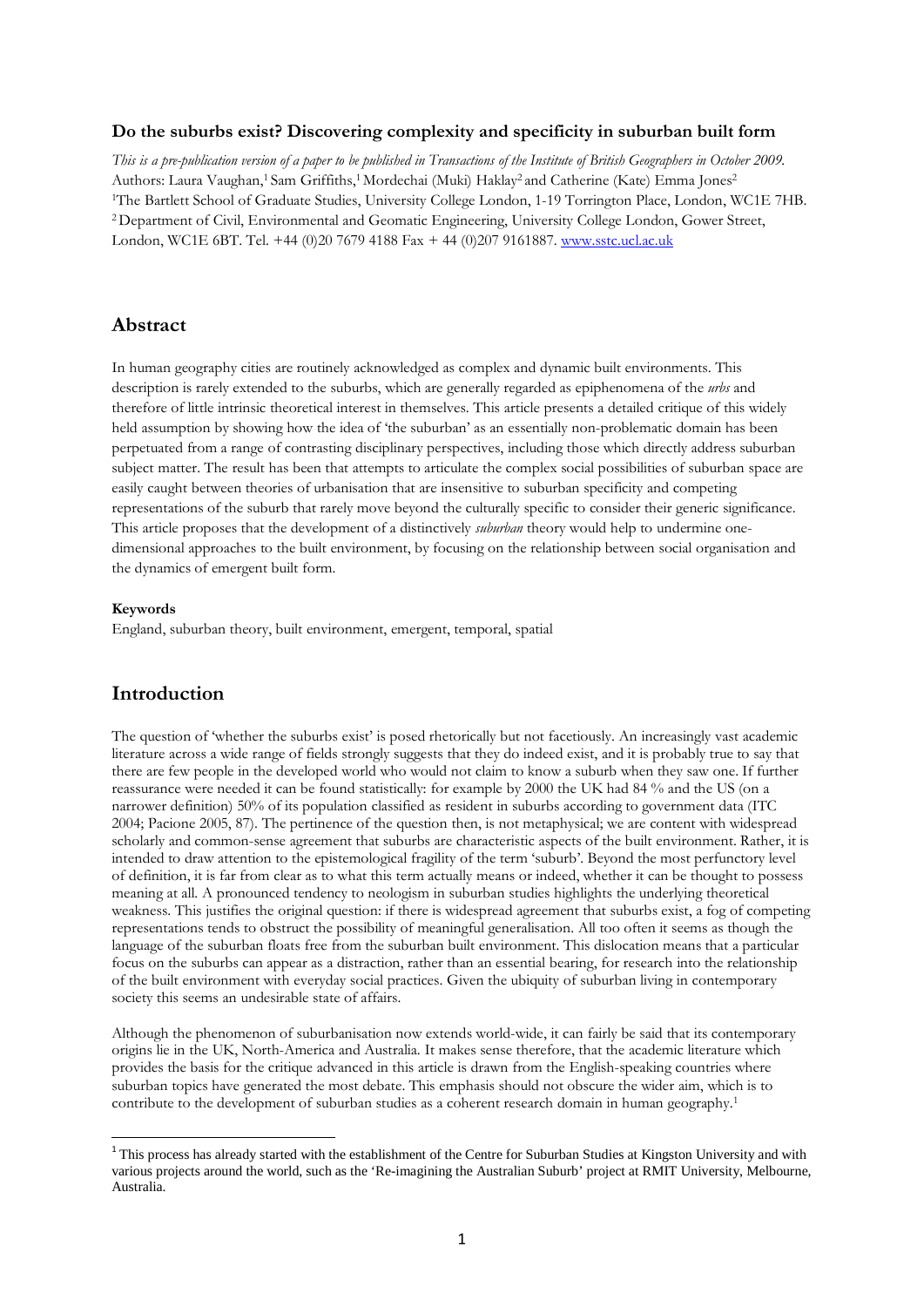Consequently, this article takes the *specificity* of suburban space and the *complexity* of its historical development as its starting points. Acknowledging the great variety of ways in which the suburbs have been addressed in the academic literature means challenging in a more fundamental sense conventional descriptions of the urban fringe as *tabula rasa*. After all, the suburbs are not a recent innovation. The stone carving of the ancient Persian city of Madaktu (Figure 1) clearly shows suburban domiciles situated among the palm trees outside the city walls.[2](#page-1-0) Peter Ackroyd has also commented of London's suburbs that they are "as old as the city itself" (Ackroyd 2000, 727).



Figure 1: Elamite city of Madaktu. Relief from the palace of Assurbanipal, 668 – 627 at Kunyunji (figure reproduced by kind permission of George Braziller, New York from: Lampl 1968. Cities and Planning in the Ancient Near East. Image credit: Mansell Collection.

We propose that the key theoretical significance of suburban space lies in its potential to undermine dominant historical-geographical narratives of city and periphery, premised on a series of fixed, culturally specific, representations, by successfully articulating the dynamic spatio-temporal principle through which built environments become differentiated and adapt to changing socio-economic conditions over time. Massey (2005) argues that space is constitutive of inter-connected and open-ended space-time trajectories of social relations. From an architectural perspective Hillier contends that the built environment can be approached as the social domain or 'prism' through which such configurations become intelligible to situated human agents (Hillier and Netto 2002). By approaching the organisation of the suburban built environment from this broad 'socio-spatial' perspective, it is possible to consider how a generic but not over-determining description of suburban built form might serve as a prelude to the development of a more effective theorisation of the suburbs; one articulated in terms of the relationship between the emergence of suburban space in particular socio-cultural contexts and the range of social practices that are reproduced there (or are not) over time. To explore this proposition further, this article reviews a wide range of research into suburban subjects in order to examine the different ways in which the relationship between suburban space and society has been represented in the literature. Four such 'suburban imaginations' are identified which are then discussed in the following sections. The article concludes by calling for a reimagining of the suburb as a distinctively dynamic domain in emergent patterns of social organisation.

## **Imaginations of Suburban space**

.

Definitions of the suburbs abound in the academic and policy literature. However, these provide little indication as to how the suburban built environment should be approached conceptually as a particular category of inhabited space. In a review of suburban literature, Hinchcliffe has argued:

The literature on suburbs is extensive, yet the subject always seems elusive. For some the suburb is a geographical space; for others, a cultural form; while for others still it is a state of mind. (Hinchcliffe 2005, 899)

Hinchcliffe's observation echoes Connell (1974, 78) who criticised the "elusive" and "partial" nature of definitions. In a similar vein, Nicolaides and Wiese (2006, 7) argue that, when it comes to defining the suburbs, "consensus seems unlikely to emerge any time soon". While it is, of course, the case that the quest for definitions of urban environments can prove no less contentious, it is the sense of suburban space as peculiarly *intangible* that emerges

<span id="page-1-0"></span><sup>&</sup>lt;sup>2</sup> We are grateful to Professor Bill Hillier for bringing this picture to our attention.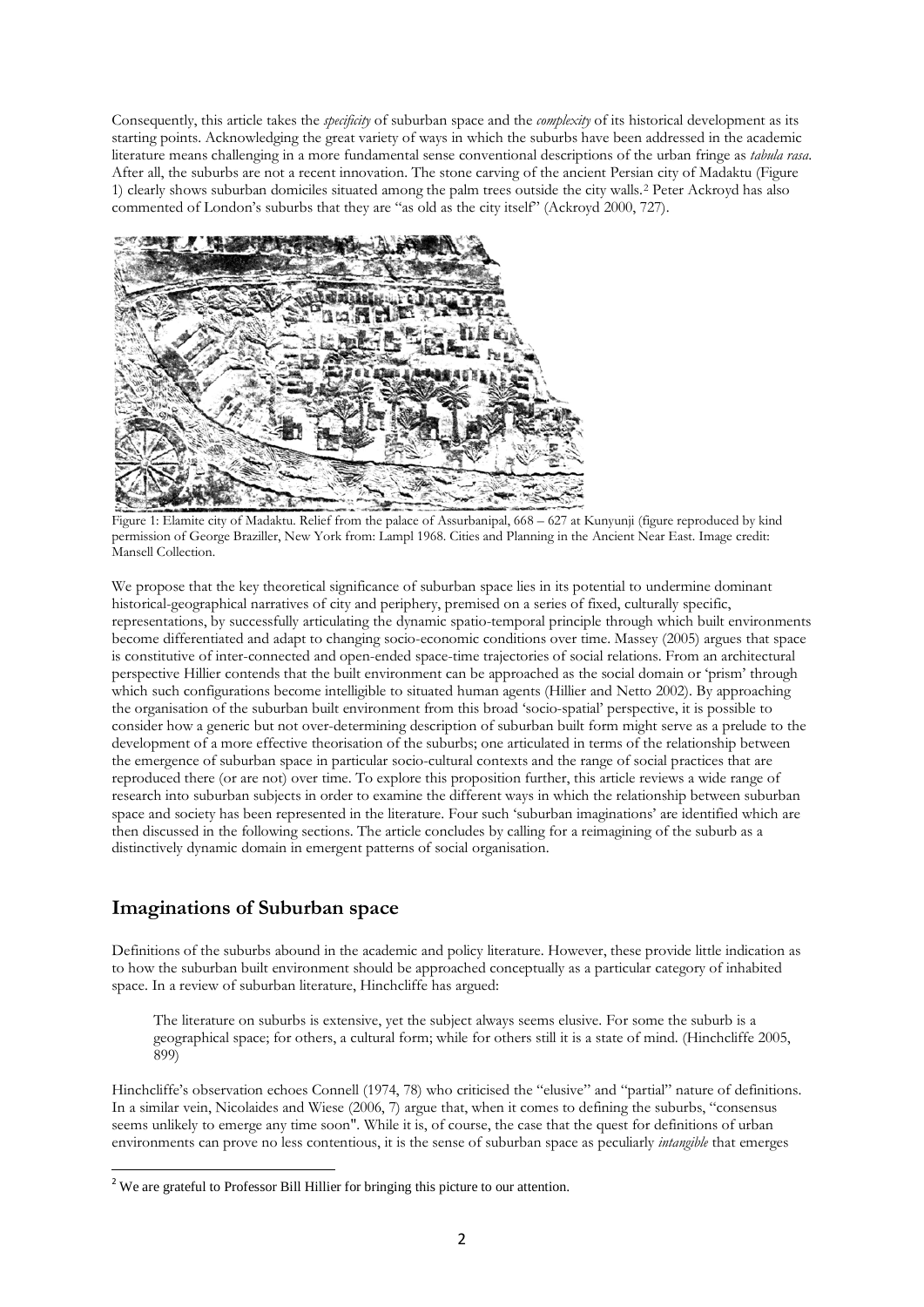from the literature. When Hubbard (2006, 7) argues for a "reassertion" of the urban he is making the valid point that urban specificity is frequently undervalued in geographical theory but it could hardly be claimed that the subject of the city is 'elusive' in the sense Hinchcliffe uses this term. The reason perhaps lies in the origins of urban centrality at critical historical-geographical nexus, meaning the city occupies the privileged analytical position, thereby extending conceptually the simple geographical sense in which the suburb is 'decentred'.

Four tacit assumptions that inform much of the historical and geographical literature serve to obstruct a fuller conceptualisation of suburban space. The first is a general sense that the 'suburb' is a straightforward geographical concept that ought not to be problematised; this we refer to as the assumption of the 'one-dimensional' suburb. The second is a tendency for the suburb to be conceptualised teleologically as a derivative of the linear urbanisationsuburbanisation process which 'produced' it, regardless of the suburb's own history of spatial transformation as a settlement in its own right. The third is the belief that, as a powerful site of social reproduction, suburban space is adequately described normatively in terms of its multiple cultural constructions. Such culturally based approaches are often accompanied by the implication (tacit or otherwise) that a focus on the specificity of built form is reductive environmental determinism. The fourth engages with the suburban domain as a powerful geographical imaginary of 'otherness' projected beyond the social mainstream where a range of indeterminate social futures may be positioned. The accumulative effect of these assumptions is that the alleged elusiveness of suburbs becomes self-fulfilling. The inhabited space of the suburban built environment itself seems insubstantial in comparison to the weight of geographical representations that it bears. It is argued that this under-theorisation and over-representation of suburban space has effectively deproblematised the suburb in urban theory. The following four sections discuss this proposition in further detail.

## **The one-dimensional suburb**

.

The majority of British based studies tend to define suburbs according to a range of planning, socio-economic or cultural criteria. Thorns (1972) differentiates between suburbs according to social class, land use and development type; whilst Gwilliam *et al* (1999) find it useful to distinguish by dominant mode of transport. More comprehensively Bourne (1996) identifies ten different perspectives on the suburbanisation process, from an expression of rural nostalgia to the 'rational' outcome of developers' preference for cheap land and consumers' preference for a suburban lifestyle. While these systems of suburban classification go some way to recognising the range of suburban built environments and their cultural positioning, they are unsatisfactory in the sense that most actual suburbs invariably contain elements that cut across many of the categories they describe. Such schemes seem to bear limited, or very reductive, relation to actual places. All too often the suburb is assumed to be one-dimensional in comparison with the city.

A powerful tradition in western thought defines the city in terms of the rural world it appears to negate (Williams 1975). In North America the notion of the suburb may also imply a distinct community identity associated with a specific spatial district often embodied in local governments (Harris and Larkham 1999, 14). Whether the contrast is viewed positively or negatively, the sheer scope and depth of work exploring the specificity of the urban experience in human society demands that the complex, multi-faceted nature of city life does not go unacknowledged – meaning there is less urgency to resolve underlying theoretical difficulties about the relationship of society and space. However, when the subject being addressed is specifically suburban, this theoretical difficulty becomes more pronounced, since it reveals the absence of a general agreement about specifically what kind of space, if any, is actually at issue.[3](#page-2-0) The geographical transition from the urban nucleus to rural patterns of settlement is relative and variegated rather than absolute, especially in the case of the radically decentralised regions (Sieverts 2003; Marshall 2006). Recognising this fact, scholars have generally preferred to adopt functional definitions of the suburb that are adequate for the task at hand despite having little theoretical value. The difficulty is that such definitions have proliferated but without challenging conceptually the 'common-sense' assumption that the suburban space is essentially a one-dimensional domain that, one way or another, can be reduced to a simple working definition. For example, in 1961 Dyos advanced the notion that:

In essence, a suburb is a decentralized part of a city with which it is inseparably linked by certain economic and social ties. (Dyos 1977, 22)

This definition would still be widely accepted as a description of the most basic properties of traditional suburban settlements (Connell 1974, Hinchcliffe 2005, Pacione 2005, 674). The difficulty is that it clearly assumes the fundamentally residential nature of the suburb and its dependence on the city. Yet long before the accelerated

<span id="page-2-0"></span><sup>&</sup>lt;sup>3</sup> It is a case in point that the numerous introductions to rural and urban geography have few equivalents in suburban studies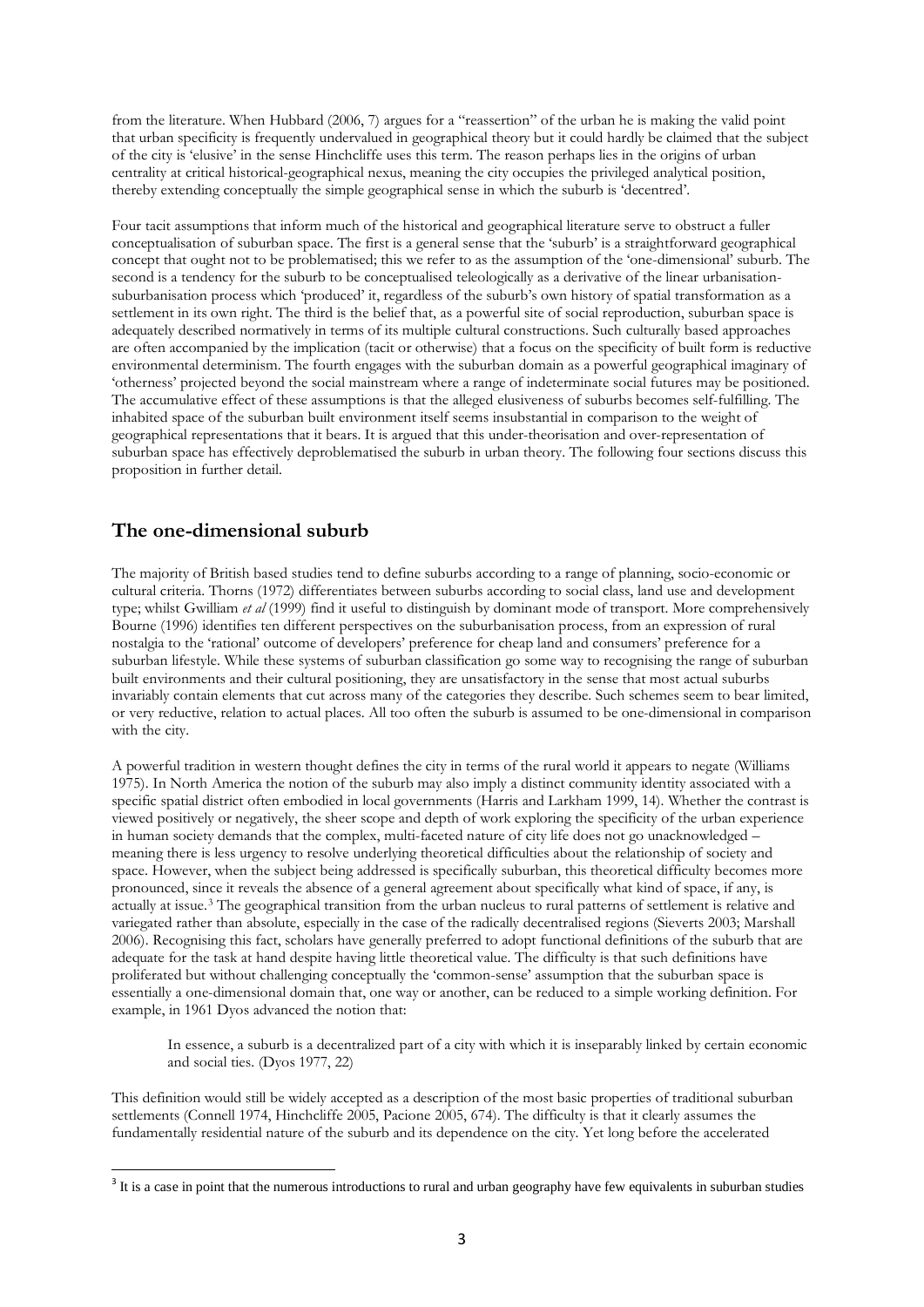decentralisation of employment to what Garreau (1992) has termed 'edge city', suburbs had always served as places of work, especially where the pollution caused by industry or cost of urban space recommended a peripheral location. Contemporary patterns of industrial suburbanisation were well under way in North American cities by the late nineteenth century (Harris and Lewis 2001). More recently, analysis of commuting data from the 2001 census clearly shows the extent of commuter inflows into even relatively small suburban centres in London (SSTC 2006- 09). These commuting patterns suggest that suburban centres are situated in a network of relationships with other places, rather than solely in a bi-lateral relation with the metropolitan centre (see also Masucci and Rogers 2008).

Most contemporary surveys of suburban history and geography explicitly reject any attempt at authoritative definition. Bourne (1996, 163-4) argues for an acceptance of "pluralism in research" in recognition of the "diversity of perspectives" that exists. The comprehensive survey of suburban research by Harris and Larkham (1999, 20) also proclaims a multidisciplinary approach as a hallmark of the subject area, highlighting the "surprising complexity of the topic". Similarly, Nicolaides and Wiese (2006, 8) celebrate the multiplicity of suburban definitions as a "virtue" rather than a problem. Certainly, it is proper that the extent of scholarly activity in suburban studies since the 1950s should lead to an acknowledgment of the breadth and depth of the research in this area. However, rejecting orthodoxy in definition does not obviate the need for a more substantive theoretical notion of what constitutes the suburban; on the contrary what Bourne refers to as the "increasing complexity and inherent contradictions" of the subject area suggests just why such a theoretical engagement is required (Bourne 1996*,* 164). In its absence, attempts to approach the suburban as a general research domain are consistently undermined by definitions derived from the particular geographical, social-economic, technological or cultural characteristics that recommend them at a given time. Such a model does not make adequate allowance for the diversity of existing suburbs or for the multiple social possibilities of their future evolution.

Research which focuses on the characteristics of the suburban built environment meets with a recurrent challenge in the literature, in the tendency for suburban space itself to be tacitly 'dematerialised' when considered conceptually. In his classic urban history of the London suburb of Camberwell, Dyos (1977 (Nicolaides and Wiese)) notes how changes in demographics, building legislation and urban development mean that what appears urban in one period or culture, may appear relatively suburban in another and *vice versa*. He quotes Defoe's description of early eighteenth-century Epsom to make the point that this settlement functioned as spa, market town and commuter outpost of London all at the same time and that suburban boundaries could therefore be blurred by changing transport technology and seasonal patterns (*ibid,* 26-7). It is notable that Dyos' wish to identify "essential" or "true" suburban characteristics at a conceptual level, repeatedly conflicts with his historical knowledge of London's suburbs, undermining his attempts at straightforward classification. Ultimately, the difficulty of establishing a satisfactory geographical definition leads Dyos to prefer a more amorphous category based upon attitudes and behaviours.

…the modern suburb is clearly less of a geographical expression than it is an attitude of mind and a species of social as well as economic behaviour (26)

Many authors since have come to similar conclusions in viewing the suburb mainly through a primary interest in particular socio-economic or cultural processes, rather than in suburban places themselves - a point recognised by Harris (1996, 18; 2004, 13). Accounts of suburbanisation in terms of race are particularly prominent in the American literature. For example, the intimate relationship between the suburb, the inner-city and its slums, was characterised in post-war United States in terms of 'white flight' from the inner city and an increase in racial segregation (Kruse 2005; Massey and Denton 1993). Widespread academic interest in this process contributed to the construction of a powerful image of the traditional American suburb as white, wealthy and middle class (Fishman 1987; Jackson 1985). This stereotype has since been revealed as just one among diverse suburban identities in which the working class, as well as immigrant and non-white populations, feature strongly (Harris 1996; Nicolaides 2002; Wiese 2004). In a British context Clapson (2003) and Phillips *et al* (2007) have emphasised the distinctive suburban experience of ethnic minorities. A recurrent theme in both British and American literature is the role of the suburb in defining social aspiration amongst different social groups. Studies of earlier periods in cities including Brussels and London, have also shown how suburbanisation promised a solution to the perceived problem of the concentration of the urban poor (Polasky 2001; Young and Willmott, 1957). The powerful critique of stereotyped representations of 'typical' suburban demography offered by this research is undoubted, yet there is still a need for greater theoretical clarity as to the role of spatial form in influencing dynamics of social change and reproduction in suburbs over time.

Since Dyos many urban historians and historical geographers have considered the particular complexity of suburban built environments (Warner 1978 {original 1962}), Jackson 1973; Johnson 1974; Carter 1983, 130-148; Stilgoe 1989; Dennis 2008, 179-205). The historical work of Kelly (1993) on the rebuilding of Levittown and Archer's architectural perspective (2005) on the suburban 'dream house' are comparatively unusual in directly addressing the potential of suburban built form to adapt over time in relation to the development of communal and individual identities in a suburban context. The most systematic contribution in this respect has been made by urban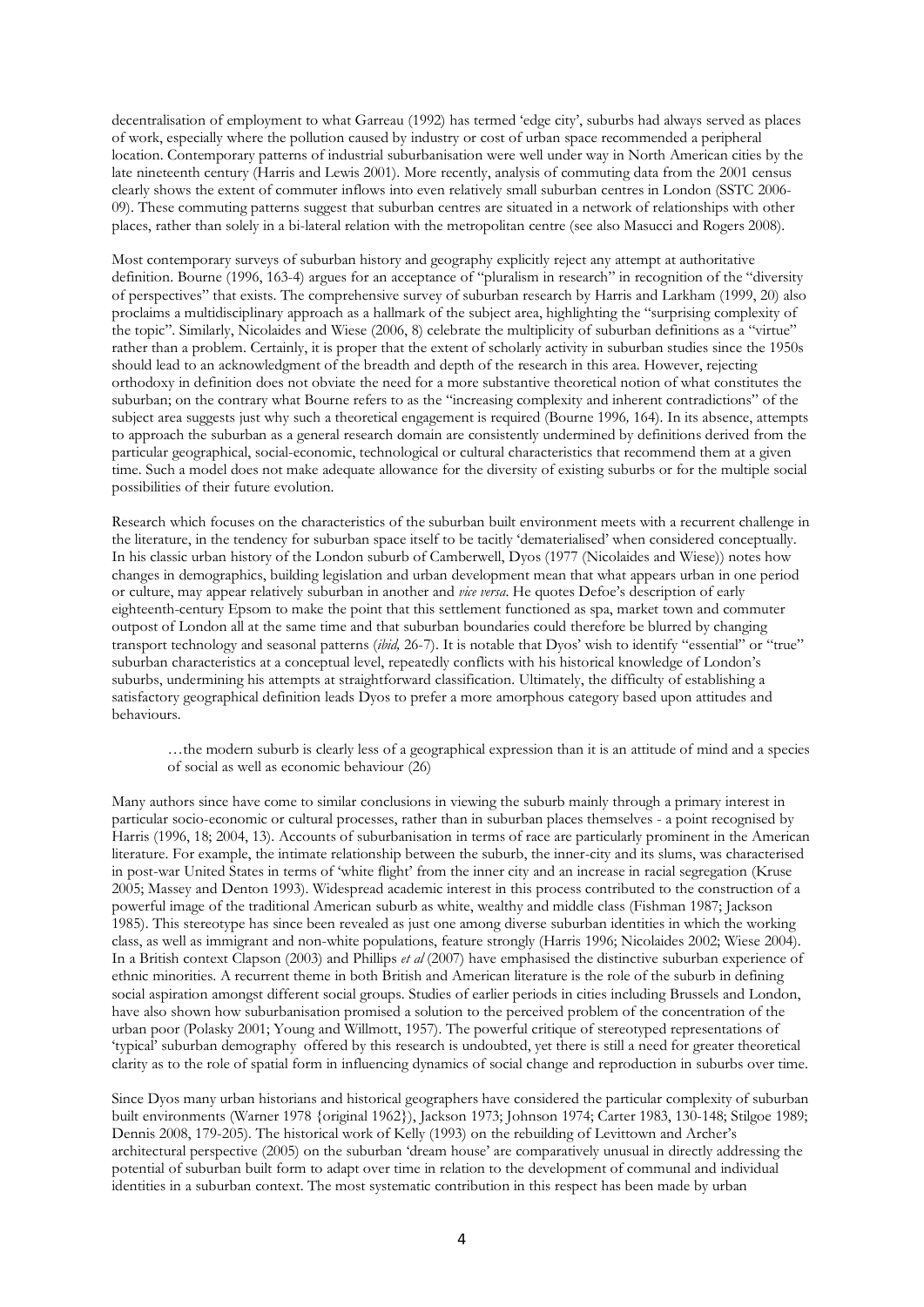morphologists working in the tradition of Conzenian plan analysis (Conzen 1960). Whitehand's subsequent work on the suburban fringe belt has revealed how the distinctive structuring of suburban space is related to building cycle periods. During economic downturns large areas of land on the urban periphery remain relatively undeveloped as land uses are assigned to institutional or recreational use; subsequent development then 'leapfrogs' the fringe belt (Whitehand and Morton 2003). At the scale of the individual suburb Whitehand and colleagues have shown how suburban growth is negotiated through the economic cycle between the state, planners, architects, developers and the owners of individual residences (Whitehand, Larkham and Jones 1992; Whitehand and Carr 2001). Far from being the timeless retreats of the Arcadian imagination, the suburbs of Birmingham are shown to be evolving over time in response to a wide range of factors, including society itself.

Yet the wider significance of research into the social morphology of the suburban built environment is undermined where the theoretical implications of Dyos' argument that the suburb is less of a geographical than socio-economic or psychological entity, is still commonly accepted at face value. Silverstone's (1997, 13) discussion of the "suburban imaginary" suggests how the suburban cultural domain risks becoming increasingly detached from the everyday experience of suburban space itself. Silverstone argues that globalisation has had the effect of marginalising ordinary everyday suburban spaces. Yet in a manner similar to Dyos, his response to the *theoretical* problem presented by suburban space is to accept its dematerialisation within a socio-cultural discourse in which "suburbia is a state of mind", ubiquitous and pervasive; no longer an actual space but a "virtual space" (*ibid.*).

The theories of Lefebvre (1991 [original {1974}), Harvey (1989) and Soja (1990) have contributed significantly to our understanding of how social systems produce space in their image. However, other scholars in human geography have tended to emphasise the importance of space itself as a factor in society's organisation, for example in mediating the conditions through which information is disseminated (Hägerstrand 1967;1982; Pred 1990) and everyday social interaction becomes implicated in the reproduction of social structures (Giddens 1984). In a development of Giddens' theory, Hillier (2008) has argued that there is a tendency in social theory to prioritise the social production of space at the cost of a fuller consideration of the fundamentally spatial nature of human social organisation. The effect is that the built (or otherwise inhabited) environment is reduced to being a simply a passive stage on which society is enacted. The pervasive nature of this assumption is indicated in the introduction to *A Suburbs Reader* edited by Nicolaides and Weise (2006) in which suburban space is twice referred to as a "backdrop" (1, 6). Taking issue with this approach, Hubbard (2006 7) argues that there is a need to take spatiality "seriously" if the contribution of the urban built environment to geographical theory is to be understood. Such seriousness would involve acknowledging the suburb as particular kind of locale in which a multiplicity of socio-economic processes and cultural identities are contested and negotiated over time.

The morphological approach has demonstrated the contribution it can make, not only to identifying the distinctive configuration of suburban built form but also to how this form adapts over time to different social, cultural and economic contexts. However, we propose that a further theoretical-methodological step is required to balance the emphasis on deliberate interventions in suburban morphology to acknowledge the significance of everyday social practices in this adaptive process. Where this dialogue between society and space is insufficiently understood theoretically, the range of competing suburban definitions available seems unlikely to lead to an enhanced understanding of the specificity and complexity of suburban places. The consequence, as Harris and Larkham (1998, 8) have argued, is that the term 'suburb', like the suburbs themselves, "often seems formless" because "to most people, suburbs are characterised along more than one dimension". This point has been noted by the historians McManus and Ethington (2007) who draw on morphological approaches to argue for an "interactive ecology" of suburban built environments and the life-cycles of different suburban communities. McManus and Ethington's belief that suburban history needs to focus on the processes through which suburban life adapts to changing sociocultural dynamics over time complements the case for a distinctively suburban theory of social organisation that is advanced in this paper. To conceive of suburbs as multi-dimensional is to recognise their complexity as social spaces beyond the reductive categories so frequently applied to them, whether in terms of socio-economic processes or exclusive cultural affiliation.

## **Urbanisation-suburbanisation teleology**

The assumption of suburban one-dimensionality is deep-seated and perpetuates itself in a variety of ways. One recurrent theme or 'narrative' is that of a totalising urbanisation-suburbanisation process in which suburbs are the derivative output [or "excrescence", as Silverstone (1997, 4) puts it], of urban development. This process can involve both centripetal suburban development at the urban fringe or centrifugal dispersion of urban activities over a wider area, both are conceptualised relative to the urban centre. Suburban growth trajectories have traditionally been described negatively, in terms of the "assault", "conquest" and "invasion" of the country by the city (Dyos 1977, 31, 33 *passim*). Mumford (1940, 472) gave expressive voice to this discourse in which suburbs are contaminated and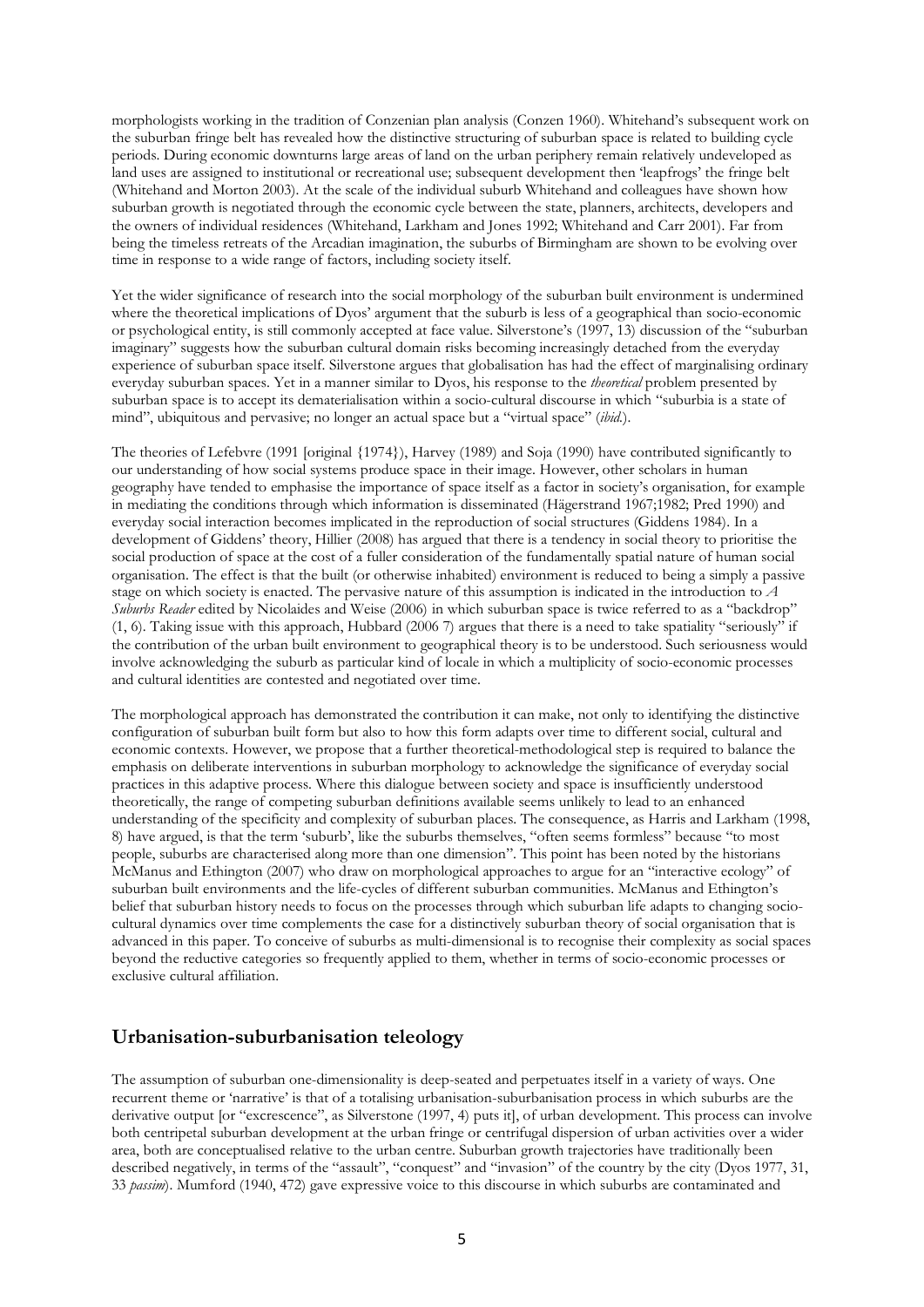ultimately destroyed by the "spreading mass" of the devouring city. Within this teleology the possibility for suburban space to sustain difference – its own sources of meaning – are diminished by being reduced to a point in the trajectory of the urbanisation cycle.

The historical relationship of the suburb to the city is evidently key, but the privileged point of view is inevitably urban. One consequence is the imposition of a powerful narrative of 'rise and fall' on the history of the suburb in which the latter is denied agency except in terms of the relative proximity or distance of the city. To historians of English suburbs such as Dyos (Camberwell - London), Cannadine (Edgbaston – Birmingham) and Spiers (Victoria Park – Manchester) it seems that the 'golden age' of the suburb existed from the early to mid-nineteenth century when the cost of transport meant suburban development could be socially exclusive (Dyos 1977 ; Cannadine 1977; Spiers 1976). Dyos argues that by the end of the nineteenth century, with increasing densification of both people and buildings "the great days of Camberwell as a suburb were over" (Dyos 1977, 193). In a similar vein, Nicolaides (2002) has documented how the desire for suburban exclusivity led residents of working-class suburbs in Los Angeles to fear the arrival of urban nuisances such as dirty industry, juvenile delinquents and transient renters that threatened their expectations of the suburban 'good life'. The fear of their suburban neighbourhood going "down in the world" is a staple theme in English culture, expressed recently in fears of suburban "degentrification" (The Daily Telegraph 2006). Currently the narrative of suburban decline and fall is unfolding in reverse in North America where it is distance, rather than proximity, to the urban centre that seems to threaten the suburban way of life (The Guardian 2008a).

If, as this article has argued, suburban space represents the possibility of persistence in time-space differentiation and the pervasiveness of diverse activities within an extended urban region, it follows that the 'urbanisation' of a suburb should not be regarded as synonymous with the total erasure of its suburban identity. The densification associated with 'urbanisation' is often accompanied by the persistence of village-like elements characteristic of the earlier phases of growth; Connell (1974) refers to these as "metropolitan villages". Similarly, elements of suburban morphology, for example their nucleation on pre-urban road networks, often anticipated their later identity as a 'suburban' settlement (Griffiths 2009). In this respect there is some ambiguity in Bourne's statement that:

...the attributes of suburbs that we want to emphasize [are] their relative newness, separateness and location. It is also suggestive of the obvious but often overlooked fact that suburbs are evolutionary or transitional states: yesterday's new suburbs are today's mature suburbs and tomorrow's older suburbs or inner city. (Bourne 1996, 165)

While Bourne notes the adaptability of suburban space he also implies this quality means it is ephemeral since, as suburbs cease to be 'new' or 'separate', they seem to become less 'suburban'. Yet many suburbs have their own histories within a geographical region that, while not ignoring the urban perspective, should not privilege it uncritically. The narrative of suburban rise and fall endorses representations of the suburb as essentially indistinguishable from the history of the city.

This perspective on the suburban as essentially devoid of form is consistent with the schematic models of urban structure provided by the Chicago School in which the more affluent sections of the population are said to move outward through a series of transitional zones projected onto an undifferentiated spatial surface (Burgess 1967 {original 1925}). Similarly, the 'black box' perspective on regional urban systems proposed by central place theory arranges centres on the basis of a mechanical scheme with little regard for historically embedded patterns of regional intra-accessibility. To illustrate this point Figure 2 provides a representation of London's suburbanisation taken from the 1969 Greater London Development Plan. The approximate differentiation of the built environment according to development phases is usefully provided by the temporal banding, but the overall impression is of an explosion of matter moving from centre to edge to fill a spatial vacuum.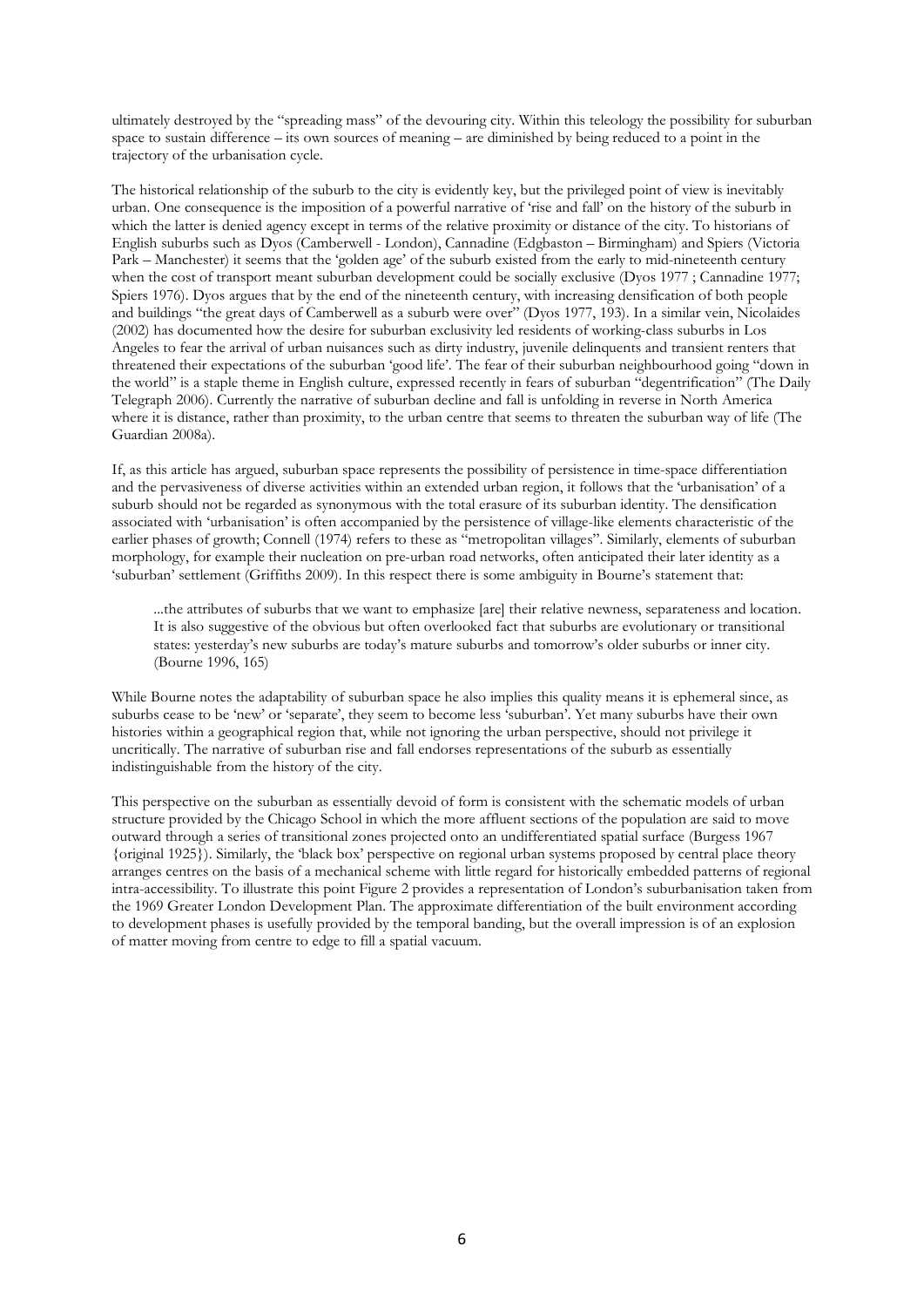

Figure 2: London's suburban growth projected onto a blank surface. Source: *Greater London Development Plan Report of Studies*. London, Greater London Council, 1969. With the permission of City of London, London Metropolitan Archives.

Non-monocentric models of urbanisation provide alternative conceptualisations of the relationship of city and suburb. Harris and Lewis (2001) have shown how, in North America, some multinucleated suburban regions have nineteenth-century origins as employment locations. Subsequent post-war urban decentralisation was precipitated by the profound effects of mass car ownership, de-industrialisation and advanced communications technologies on the economies of traditional urban concentrations. Castells has said of this process:

…it relies on the formation of relatively dense business and commercial sub-centres, transforming the metropolitan areas into multinuclear, multifunctional spatial structures, organized around … new "urban villages." (Castells 1989, 156-53)

Recognising this transformation Marshall has argued for a non-hierarchical view of suburban centres since the "the urban gravitational pull is more truly said to be from everywhere to everywhere else" (Marshall 2006, 274). He prefers the term "semi-urban" to 'suburb' as being more appropriate for this multi-nucleated built environment – suggesting how, even in a polycentric system, suburban space remains essentially formless, defined negatively in terms of its urban or rural characteristics. Moreover, current approaches to polycentricity tend to be principally concerned with the organisation of major centres into mega-city regions (Hall and Pain 2006); these are hardly concerned with the question of suburban space as such. Sieverts (2003) comes closer to capturing the complexity of extended decentralised built environments in the regions he calls *Zwichenstadt*. He argues that the privileging of urban centrality is an unhelpful barrier to innovative thinking about diffuse patterns of settlement in which rural and urban forms become increasingly intermingled.

Indeed, the one-sided love for the historical city is the main reason for our repression of the challenge presented by unloved suburbia (17)

Sieverts' contention that the suburbs are unloved can be easily refuted by the extensive literature on its 'loveliness'. This article does not seek to promote either the 'unloveliness' or the 'loveliness' of suburbia but instead to overcome the notion that suburban space must be defined negatively as being neither urban nor rural.

#### **Self-referential multiplicity**

Cultural geographers and literary scholars have, in many ways, been more successful in establishing the suburbs as important loci of socio-cultural identity (Goldsworthy 2005; Archer 2005; Webster 2000; Silverstone 1997). To give one example, the suburb is widely recognised as a highly significant domain for women's engagement with urban modernity (Giles 2004; Marsh 1990). However, theoretical difficulties arise when making the connection back from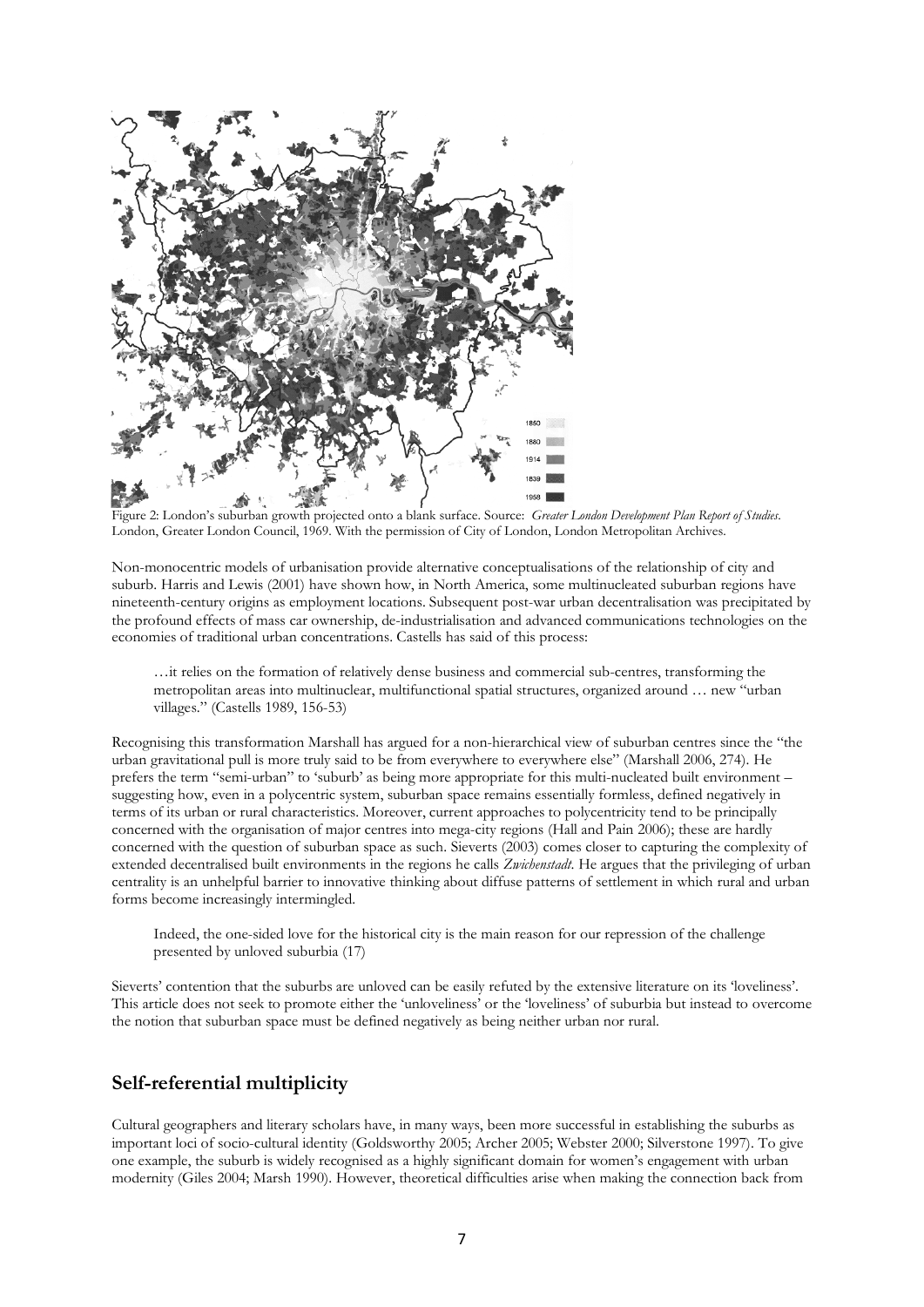the cultural representation of the suburbs in terms of a particular social group to the materiality of the suburban built environment. Such a connection is necessary to prevent a powerful cultural representation - for example, that of the 'feminine domestic sphere' - becoming clichéd when projected uncritically onto suburban space; this would risk eliding the differences in women's experiences, such as those of the housewife and her domestic help. The absence of a more generic conceptualisation of suburban space means that contrasting normative positions cannot easily acknowledge their essential openness and mutability.

The consequence, it is argued, has been the entrenchment of an assumption of 'self-referential multiplicity' in cultural representation. This refers to the tendency among researchers in suburban studies to imply that the sheer range of perspectives and case studies available to them somehow constitutes a theoretical position in itself. This assumption confuses genuine multiplicity in suburban space with disciplinary fragmentation; whereas the former acknowledges at a theoretical level the interrelation of diverse suburban cultures over time, mediated through social practice in suburban space, the latter sustains a range of insulated representations which remain essentially selfcontained. A wide range of contrasting normative categories of the suburban can be identified within this body of literature, three of which - the dystopian suburb, the realist suburb and the idealist suburb - are discussed below.

## **The dystopian suburb**

Suburban dystopian theorists are likely to be urban-rural idealists. In other words they believe the suburban to be synonymous with the degradation of the city, the loss of the rural and a challenge to civilised society. Suburbanisation in England in the second half of the nineteenth century was experienced as trauma by the cultural elite, typified by John Ruskin, who were horrified by the terraces of monotonous suburban housing they believed to be literally and figuratively philistine (Hapgood 2005). More recently Hunt (2004) argues in this tradition that the growth of suburbia in the UK was implicated in the decline of Victorian civic pride.

To McLuhan (1951) and Whyte (1956) writing in post-war America, the suburbs of this period were places of consumerist inspired social conformity. The long commute and low densities associated with 'sprawl' are widely credited with the demise of community life (Riesman 1950; Putnam 2000; Duany et al 2000). Harris (2004) has characterised the same post-war period in Canada in terms of "creeping conformity". In Britain the tone was set by Young and Willmott's (1957) classic comparative study of working class community in Bethnal Green in which the dispersal of an inner-city population to life on a suburban estate is portrayed as destructive of traditional communal structures. Harvey (1989, 122) has characterised suburbanisation as the means by which capitalism ensures a market for consumer products and the nourishment of an anti-communitarian ideology of "competitive individualism". The value and integrity of this research is not disputed as much as the ease with which such representations come to be considered as axiomatically suburban.

The representation of suburban space in terms of communal atrophy is associated with an assumption of its essential formlessness. In 1955 Ian Nairn, edited a special issue of "Architectural Review" entitled 'Outrage' to rail against:

...the creeping mildew that already circumscribes all of our towns. This death by slow decay is called subtopia…the world of universal low-density mess. (Nairn, 1955, 365)

Nairn's anti-sprawl polemic, along with his 'Counter-Attack Against Subtopia' (1956) can be highlighted as the precursor to modern anti-suburbanism (Bullard et al 2000); the sober 'post-modern' re-examination of suburbia (importantly in the work of Anderson *et al* in Australia, 2006); polemics against community decline, and ultimately as the substantiation of the contemporary celebration of urban densification, now seen as the standard remedy to sprawl (e.g. Urban Taskforce 2005). The point here is not the legitimacy or otherwise of the dystopian view. Rather it is to argue that representations in these terms are easily divorced from the historical realities of the suburbs as inhabited space and instead become fixated on the symbolic value of the suburb as a cipher for what is perceived to be wrong in the urban and rural spheres.

## **The realist suburb**

The historian Clapson (1998; 2003) belongs to what could be termed a nascent 'realist school' of contemporary history on the English suburb. Its roots are in the ground-breaking work of an earlier generation of American sociologists who saw in post-war suburbia nothing more than the rise of a modern, affluent and more mobile society (Gans 1967; Berger 1968; Webber 1970) as opposed to rural atavism (Glass 1989). Clapson's research suggests that there are grounds for thinking that English suburbanites of the post-war generation were not so different from their American counterparts (Clapson 2003, 52). What the theorists of the realist school have in common is a belief that the popularity of the suburbs as places where many people choose to live and work means they need to be taken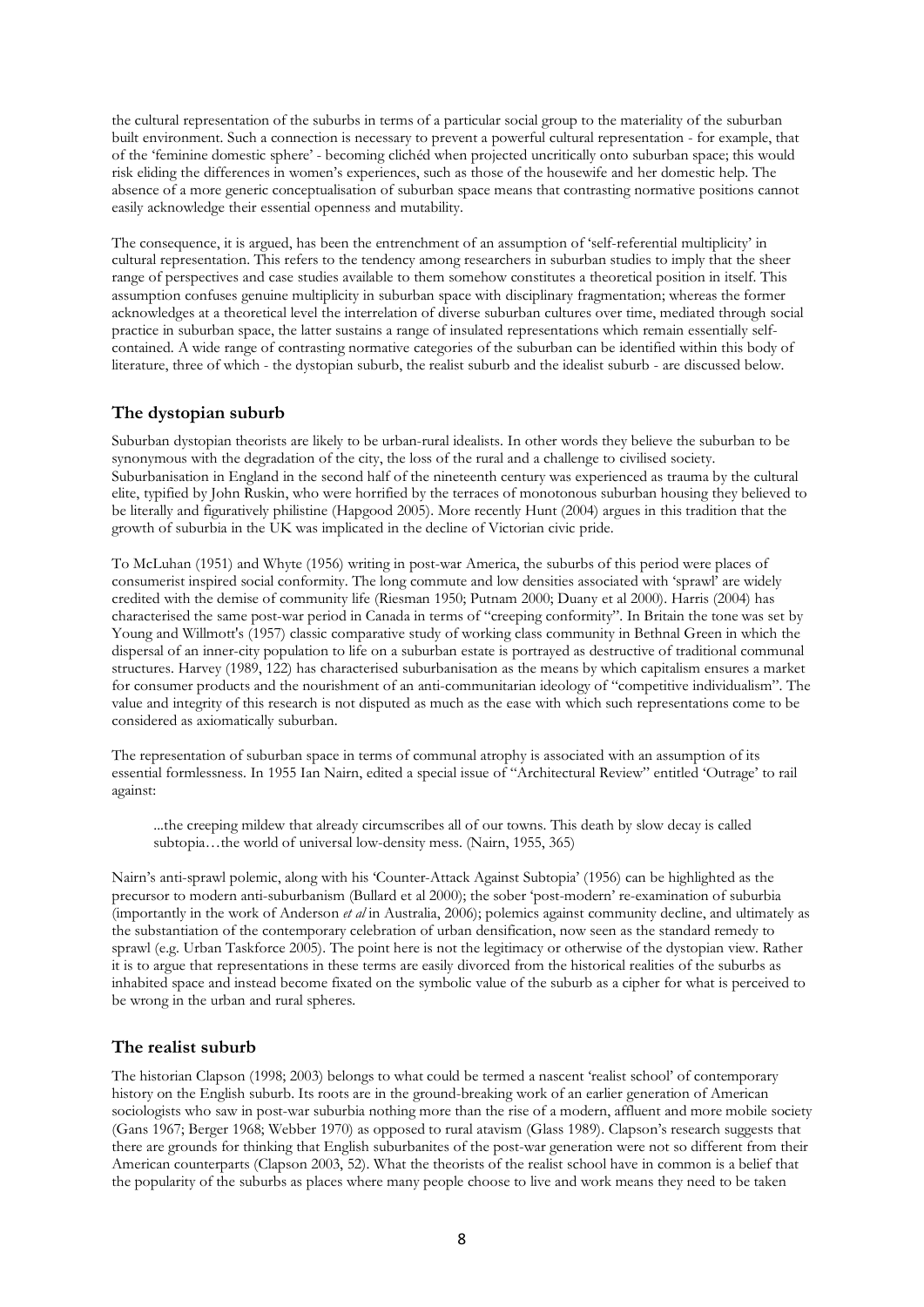seriously as a distinctive category of settlement, typically associated with liberal-democratic values such as individualism and lifestyle choice (Hubble 2006; Marshall 2006; White 2005; Steuer 2002). From this perspective sprawl is an expression of the power of suburban aspiration over urban living and a socio-economic success story in its own right (Gordon and Richardson 2000, Couch and Karecha 2006, Garreau 1992).

The realists have played an important part in establishing the suburbs as a credible field of academic study. From a theoretical perspective, however, they could be criticised for portraying the suburban as intrinsically progressive, in an emancipatory if not overtly political sense. This comes close to endorsing a deterministic view of the suburbs as the 'natural' product of advanced phases of urbanisation and therefore entitled to some higher moral legitimacy. Of course not all movements to the suburbs are out of choice, for example, the movement of miners to the suburbs following the restructuring of the coal industry from the 1950s onwards (Evans & Larkham 2004) or the workingclass suburban life described by Hanley (2007). Despite this, the realists are probably most open to acknowledging suburban space as a distinctive field of social practice than other dominant representations because they are less likely to marginalise or mythologize them. Their difficulty lies in acknowledging the sheer number of ways in which people engage with the suburbs, not all of which may be consistent with the model of the suburbanite as a rational consumer or social aspirant.

#### **The idealist suburb**

Idealist representations of the suburb differ from the dystopian and realist in symbolising the possibility of reclaiming the lost (rural) past and through this redeeming the city and its population from degradation. The modern idealist tradition can trace its roots back to Ebenezer Howard's notion of the Garden City with its idea to combine the perfect mix of town and country qualities as a remedy to the dire social problems of the late nineteenth-century city and the cultural sterility and economic decline of the countryside (Miller 1992). With its emphasis on relatively low density housing, gardens and village greens, the idealist approach has been highly influential in the emergence of 'garden suburbs' and new towns both in the UK and throughout the world (Whitehand and Carr 1999). Whereas the Garden City movement targeted the human consequences of unregulated building, the economics of 'slumification' and urban unemployment, the New Urbanists in the United States argue that very low-density suburban living is environmentally and socially unsustainable (Calthorpe 1989; Calthorpe 1993; Tiesdell 2002). Despite their apparent differences, advocates of the New Urbanism share their idealism with the proponents of the Garden City. Both approaches contain strong communitarian prescriptions for social reform and put their faith in the planning process to affect social and environmental change.

Idealist representations of the suburb lend themselves to powerful cultural stereotyping in terms of the 'typical' family life. In the UK the highly popular 1970s BBC television situation comedy *The Good Life* was one of many which presented suburbia sentimentally but positively as a place where eccentricity prospered quietly behind the privet hedge and social discord could be resolved over a cup of tea and a biscuit. In the US the nostalgic suburban image of the television sitcom has been remorselessly parodied in films such as *Pleasantville* (1998) and *American Beauty* (1999). Both fantastic and dystopian images resonate throughout contemporary popular culture, as apparent in the US television series *Desperate Housewives* (Muzzio and Halper 2002). The appropriateness of these images to articulate the complex socio-economic and cultural diversity of contemporary suburbs is doubtful but it is undeniable that they constitute a powerful imaginary in which the suburban built environment is an important agent – the nature of that agency, however, remains relatively unexplored.

#### **Otherness**

The fourth and final assumption regarding suburban space, 'suburban otherness', refers to the tendency for the suburbs to be mythologized as places that exist somewhere else and are inhabited by people unlike ourselves. The idea of the suburb as the place where the waste of the city (both human and otherwise) is disposed of is not without basis in fact, as dirty trades such as leather tanning and institutions, including hospitals for the mentally ill and prisons, have traditionally been located beyond the urban periphery (Sinclair 2002). Mumford (not without irony) alludes to this tradition in one of his few relatively positive comments about the mid-twentieth century suburb.

…in the crowded, modern city, the first general exodus to a more desirable dwelling place in the country was the migration of the dead to the romantic Elysium of a suburban cemetery (Mumford 1961, 15).

Consistent with this view of the suburb as an earthly limbo Webster argues that it is the perceived insubstantiality of suburbia "devoid of cultural and aesthetic value so that the very absence of signification becomes a haunting presence" that has come to constitute the hermeneutic object (Webster 2000, 2). It is precisely this 'presence of absence', rendered as the heavily stylised vacuity of suburban life portrayed in films such as *The Time Bandits* (1980) or *Edward Scissorhands* (1991) which creates the dramatic potential for the fantastic events to unfold. Other suburban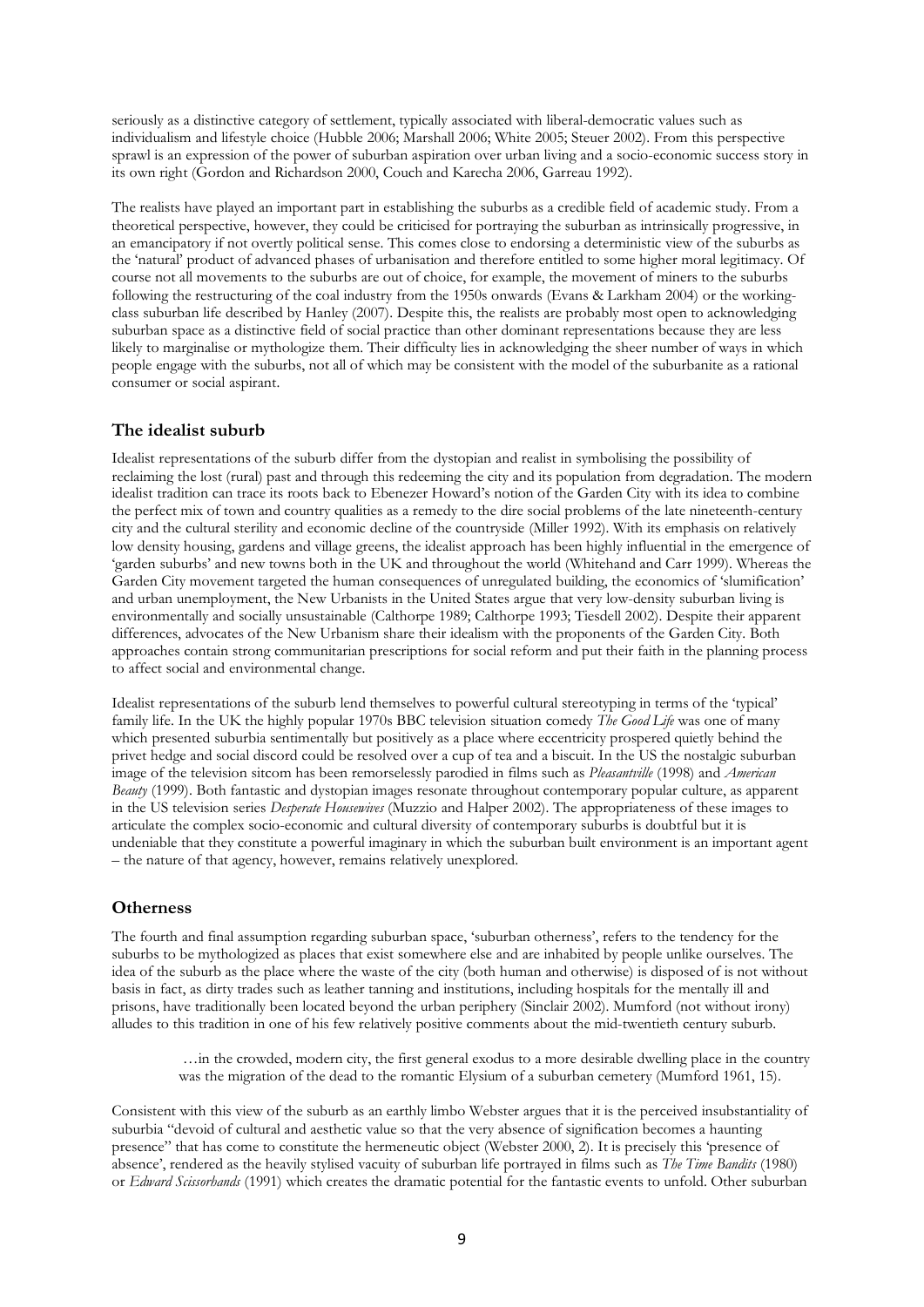imaginaries feature in the psycho-geography of London's outer suburbs. Commenting on the life of the M25's executive villages Sinclair writes that:

The suburb is no longer a suburb, it's a denial of the motorway – on which it depends for its future survival (Sinclair 2002, 310).

Augé (1995) would characterise such locations as 'non-places' in which historical identity and centrality are gradually eroded by the social and technological forces that strip them of their local contexts. This theorisation renders suburban space perfectly textureless, defined by easy accessibility to nodes in what Castells (1989) refers to as the "space of flows". In contrast, Massey (2005) contends that such global geometries must be reproduced (practised) locally as well as *vice versa* and that, in reality, these totalising spatial productions are never complete. When suburban space is presumed to be unproblematic by discourses that seek to capture its essence once and for all they render it, by default, as marginal, ephemeral, inert and essentially *other* to everyday experience.

The assumption of suburban otherness can be identified in futurist representations of the suburb. The novelist J.G. Ballard has commented that he moved to the outer London suburb of Shepperton in the 1960s because he thought:

...the future isn't in the metropolitan areas of London. I want to go out to the new suburbs, near the film studios (The Guardian 2008b 12).

The association of the suburbs with creative high-technology industries fuels much of the current interest in decentralised development in locations such as Silicon Valley, California that constitute Garreau's 'edge cities'. The aspatial social networks and high disposable incomes of (some) people working and living in these environments has contributed to representations of the suburb as a non-place. However, they also serve as reminders that the suburbs are as much about commerce as about consumption, and that suburban life includes poverty and environmental pollution as well as wealth and clean air (Pellow and Park 2002).

The fecundity of vocabulary for contemporary suburban built environments is impressive. A selection includes: 'outtowns' (Goldberger 1987), 'technoburbs' ( Fishman 1987), 'exopolis' (Soja 2000), 'superburbs' (Bourne 1996, 173), 'ethnoburbs' (Li 1998), 'edgeless cities' (Lang 2003), 'Zoomburbs' (Hayden 2004) and 'boomburbs' (Lang and LeFurgy 2007). These settlement forms, associated with radical decentralisation and the expansion of urban 'sprawl', have been classified by Phelps *et al* (2006) as the 'post-suburban'. These interesting suburban developments certainly merit serious academic consideration. However, we suggest that this multiplicity of neologisms indicates a need for more focused research into suburban space. In these futurist representations of the suburbs, novelty is perpetual; there is no time for a past to accumulate at locations where social and economic energy will soon move onto the next frontier. Ironically, this renders them incapable of adaptation or change since such 'strange' built forms are devoid of historical continuity with existing (or pre-existing) built environments and landscapes. In the absence of a more substantive conceptual framework, too exclusive a focus on suburban novelty implies a base representation of suburban space as *tabula rasa* and therefore elides the question of suburban persistence in time.

# **Conclusions**

The reconsideration of the theoretical basis of suburban studies advanced in this article has been prompted by research into Greater London's suburban town centres as part of the ongoing *Towards Successful Suburban Town Centres* project (Vaughan 2006; Griffiths, *et al* 2008; Vaughan *et al* 2009). The wide-ranging literature review designed to lay the groundwork for this research clearly showed that while both urban and rural studies have long thrived, suburban studies are generally neglected as a distinctive field and the inherent needs and problems of suburban living remain unaddressed. Scholars researching suburbia in the framework of different disciplines still have no easy overview of what the different areas of their subject have in common. There is, of course, no question that the suburbs *do* exist. Increasingly they are a theme of universal significance, implicated in the growth of globalised 'world cities' and the rapid development of the built environment in emerging economies. However, the argument advanced in this article is that until the agency of suburban space as a distinctive domain of social organisation is acknowledged, then the notion of the 'suburb' remains too epistemologically fragile to carry the burden of representation that it currently bears.

The consequence of this fragility is that research in the field of suburban studies risks being undermined by an enduring legacy of widely-held assumptions regarding the 'essential' nature of the suburb. Yet such suburban imaginations tend to be derived from historically particular instances, rather than from a consideration of the type of generic problem that the suburb represents. This article, therefore, has sought to make the case for a theoretical consideration of suburban space on its own terms as a specific and complex field of social practice. Rather than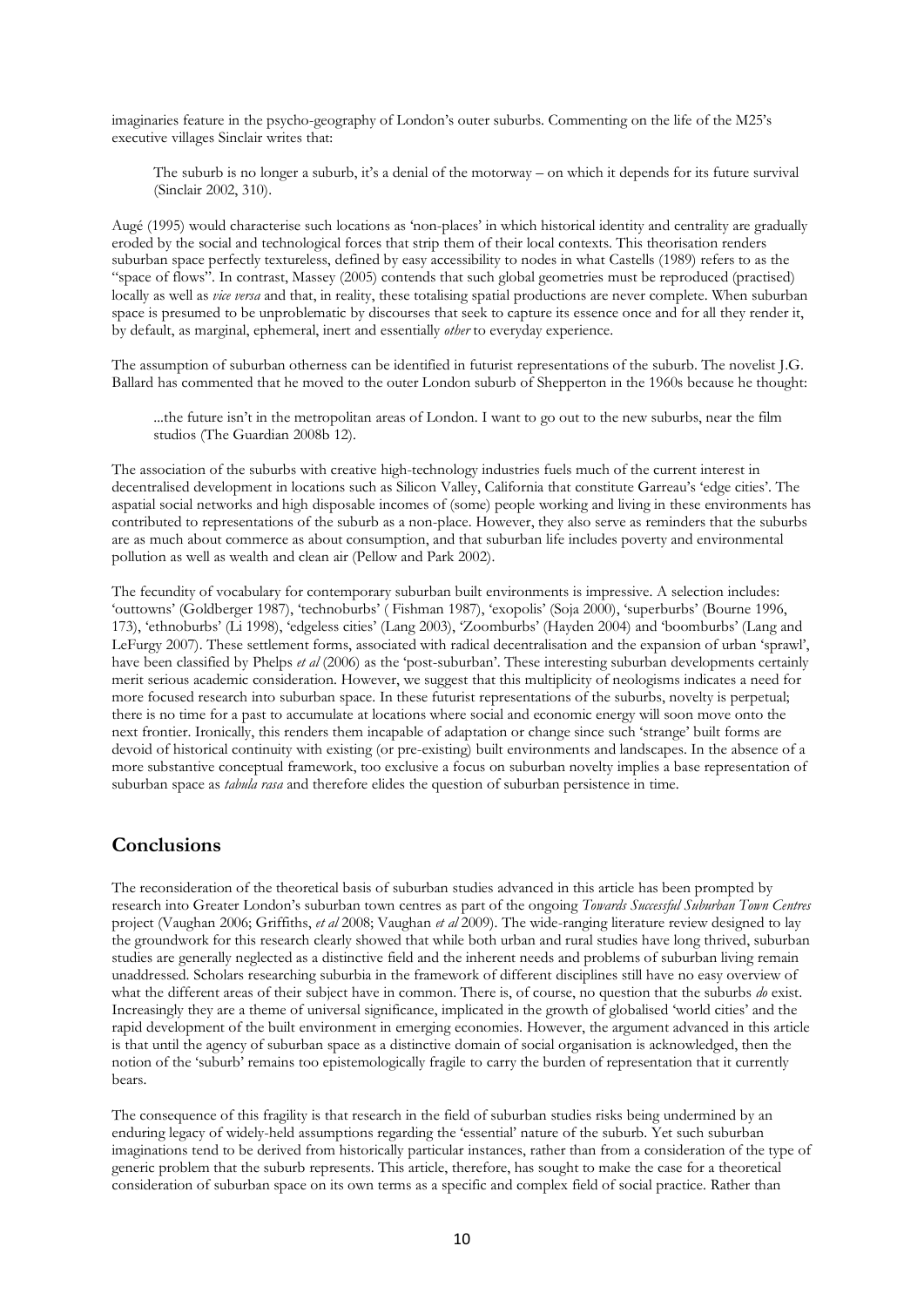tacitly conceiving of suburban space as formless, timeless and 'other', it is equally possible to think of it as dynamic, persistent and familiar. We propose that the significance of suburban theory lies in its potential to undermine onedimensional approaches to the built environment by refocusing attention on the manifold social complexities that emerge from the differentiation of its spatial-temporal form.

## **Acknowledgements**

The authors wish to thank the referees for their helpful comments on a previous draft of this article. This article was written with the support of a 36 months' study of suburban town centres funded by the EPSRC (Engineering and Physical Sciences Research Council), start date 01/10/06. EPSRC reference [EP/D06595X/1.](http://gow.epsrc.ac.uk/ViewGrant.aspx?GrantRef=EP/D06595X/1) 

### **References**

**Ackroyd P** 2000 London: the biography Chatto & Windus, London,

- **Anderson K** 2006 Introduction: After Sprawl: Post-Suburban Sydney in **Anderson K, Dobson R, Allon F and Neilson B** eds *Post-Suburban Sydney: The City in Transformation,* Centre for Cultural Research, University of Western Sydney, Parramatta, Sydney
- **Archer J** 2005 Architecture and Suburbia, From English Villa to American Dream House 1690-2000, Minneapolis, University of Minnesota Press
- **Augé M** 1995 Non-places: introduction to anthropology of supermodernity trans. J Howe London, Verso
- **Berger B M** 1968 Suburbia and the American Dream in **Fava S F** ed Urbanism in World Perspective: A Reader New York, Cromwell 434-44
- **Bourne L S** 1996 Reinventing the Suburbs: Old Myths and New Realities Progress in Planning 46 3 163-84
- **Bullard RD, Johnson GS and Torres A, O.** Eds 2000 *Sprawl City: Race, Politics, and Planning in Atlanta,* Island Press, Washington, D.C.
- **Burgess E W** 1967/1925 The Growth of the City: An Introduction to a Research Project in **Park R E Burgess E W and McKenzie R D** The City University of Chicago Press, Chicago 47-62
- **Calthorpe P** 1989 Pedestrian Pockets: new strategies for suburban growth in **Kelbaugh D** ed The Pedestrian Pocket Book: a New Suburban Design Strategy Princeton University Press, Princeton, New Jersey
- **Calthorpe P** 1993 The Next American Metropolis: Ecology, Community and the American Dream Princeton Architectural Press, New York
- **Cannadine D** 1977 Victorian cities how different? Social History 2 114-146
- **Carter H** 1983 An Introduction to Urban Historical Geography London Edward Arnold
- **Castells M** 1989 The Informational City: information technology, economic restructuring, and the urban-regional process Blackwell, Oxford
- **Castells M** 1996 The rise of the network society Blackwell, Cambridge, Mass
- **Clapson M** 2003 Suburban Century: social change and urban growth in England and the USA Berg, Oxford
- **Clapson M** 1998 Invincible Green Suburbs, Brave New Towns: social change and urban dispersal in post-war England Manchester University Press, Manchester,
- **Connell J** 1974 The Metropolitan Village: Spatial and Social Processes in Discontinuous Suburbs. In Johnson J H ed Suburban Growth: Geographical Processes at the Edge of the Western City John Wiley and Sons, London 77-100
- **Conzen M** 1960 Alnwick, Northumberland: a study in town-plan analysis Transactions and Papers (Institute of British Geographers) 27 3-4
- **Couch C and Karecha J** 2006 Controlling Urban Sprawl: Some experiences from Liverpool Cities 23 353-363
- **Dennis R** 2008 Cities in Modernity: Representations and Productions of Metropolitan Space, 1840-1930 Cambridge University Press, Cambridge
- **Duany A Plater-Zyberk E and Speck J** 2000 Suburban Nation: The Rise of Sprawl and the Decline of the American Dream North Point Press, New York
- **Dyos H J** 1977/1961 Victorian suburb: a study of the growth of Camberwell Leicester University Press, Leicester **Evans G and Larkham PJ** 2004 Designing and living in a new industrial suburb: experiences in the Cannock Chase coalfield from the 1950s to the 1970s Environment and Planning B 31 673-691
- **Fishman R** 1987 Bourgeois Utopias: The Rise and Fall of Suburbia Basic Books, New York
- **Gans H J** 1967 The Levittowners The Penguin Press, London
- **Garreau J** 1992 Edge City: life on the new frontier Anchor Books, London

**Giddens A** 1984 The Constitution of Society - Outline of the Theory of Structuration, Polity Press, Cambridge **Giles J** 2004 The Parlour and the Suburb: domestic identities, class, femininity and modernity Berg, Oxford **Glass R** 1989 Urban Sociology in **Glass R** ed Clichés of Urban Doom and Other Essays Blackwell, Oxford **Goldberger P** 1987 When suburban sprawl meets upward mobility New York Times 26 July, 14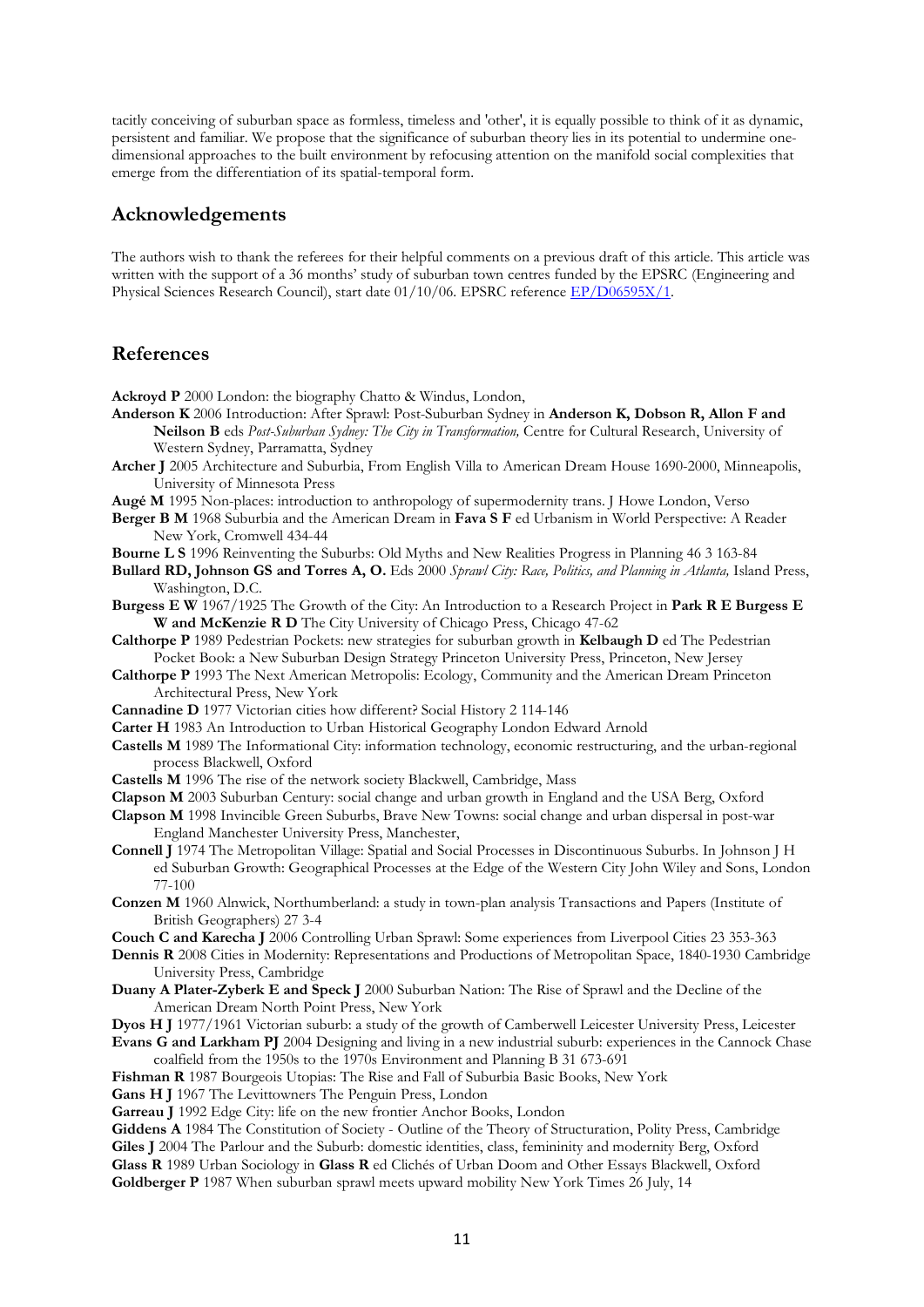- **Goldsworthy V** 2004 The Love that Dares not Speak its Name: Englishness and Suburbia in **Rogers D** and **MacLeod J** eds *Revisions of Englishness* Manchester University Press, Manchester, 95-106
- **Gordon P and Richardson H W** 2000 Critiquing Sprawl's Critics Cato Institute, Washington D C
- **Griffiths S** 2009 Persistence and Change in the Spatio-temporal Description of Sheffield Parish 1770-1910 in **Koch D Marcus L and Steen J** eds Proceedings of the 7th International Space Syntax Symposium KTH Royal Institute of Technology, Stockholm
- **Griffiths S Vaughan L Haklay M and Jones K E** 2008 The sustainable suburban high street: themes and approaches Geography Compass 2 1155-1188
- **Gwilliam M Bourne C Swain C and Prat A** 1999 Sustainable Renewal of Suburban Areas York: Joseph Rowntree Foundation
- **Hägerstrand T** 1967 Innovation diffusion as a spatial process / translation by Allan Pred and Greta Haag University of Chicago Press, Chicago
- **Hägerstrand T** 1982 The Impact of Social Organization and Environment upon the Time-use of Individuals and Households, in **Bourne L S** ed Internal Structure of the City: Readings on Urban Form, Growth and Policy Oxford University Press, Oxford and New York 118-124
- **Hall P and Pain K** 2006 The polycentric metropolis: learning from mega-city regions in Europe Earthscan, London
- **Hanley L** 2007 *Estates: an intimate history* Granta Books London
- **Hapgood L** 2005 Margins of Desire: The suburbs in fiction and culture 1880-1925 Manchester: Manchester University Press
- **Harris R** 2004 Creeping conformity : how Canada became suburban, 1900-1960 University of Toronto
- **Harris R** 1996 Unplanned suburbs : Toronto's American tragedy, 1900 to 1950 Baltimore London : Johns Hopkins University Press
- **Harris R and Larkham PJ** 1999 Changing Suburbs: Foundation, Form and Function E & FN Spon, London **Harris R and Lewis R** 2001 The Geography of North American Cities and Suburbs, 1900-1950: A New Synthesis Journal of Urban History 27 262-292
- **Harvey D** 1989 The Urban Experience Baltimore; London: Johns Hopkins University Press
- **Hayden D** 2004 A Field Guide to Sprawl W Norton and Company, New York
- **Hillier B** 2008 Space and Spatiality: what the built environment needs from social theory Building Research & Information 36 216 – 230
- **Hillier B and Netto V** 2002 Society seen through the prism of space: outline of a theory of society and space Urban Design International, 7 3-4 181-203
- **Hinchcliffe T** 2005 Elusive suburbs endless variation Journal of Urban History 316 899-906
- **Hubbard P J** 2006 The City Routledge Taylor and Francis Group, London and New York
- **Hubble N** 2006 Naked Democracy and Suburban Pastoral: Socio-Cultural Perspectives on the Suburbs. Presentation to workshop on the Principles of Zero Carbon Emission Neighbourhoods in the Contemporary Suburban Context
- **Hunt T** 2004 Building Jerusalem: The Rise and Fall of the Victorian City Weidenfeld and Nicholson, London
- **ITC (Independent Transport Commission)** 2004 Suburban Future ITC, London
- **Jackson A A** 1973 Semi-detached London: suburban development, life and transport, 1900-39 Allen and Unwin, London
- **Jackson K T** 1985 Crabgrass frontier : the suburbanization of the United States Oxford University Press, New York
- **Kelly B M** 1993 Expanding the American Dream: Building and Rebuilding Levittown, State University of New York Press, New York
- **Kruse M K** 2005 White Flight: Atlanta and the Making of Modern Conservatism, Princeton University Press, New Jersey USA and Oxford UK
- **Lang R E** 2003 Edgeless cities: exploring the elusive metropolis Brookings Institution, Washington D C
- **Lang R and LeFurgy J B** 2007 Boomburbs: the rise of America's accidental cities Brookings Institution Press**,**  Washington, DC
- **Lefebvre H** 1991 The Production of Space (originally in French, 1974 as Production de l'espace) Nicholson-Smith D trans Basil Blackwell Oxford
- **Li W** 1998 Anatomy of a New Ethnic Settlement: The Chinese Ethnoburb in Los Angeles Urban Studies 353 479- 501
- **Marsh M** 1990 Suburban Lives Rutgers University Press, New Brunswick and London
- **Marshall S** 2006 The Emerging "Silicon Savannah": From Old Urbanism to New Suburbanism Built Environment 32 267-280
- **Massey D B** 2005 For Space Sage, London
- **Massey D S Denton N A** 1993 American Apartheid: Segregation and the Making of the Underclass, Harvard University Press, Cambridge MA USA, London UK
- **Masucci A P and Rogers G J** 2008 The Network of Commuters in London Physica A 387 3871
- **McLuhan H M** 2002/1951 The Mechanical Bride: folklore of industrial man Corte Madera Ginko Press, California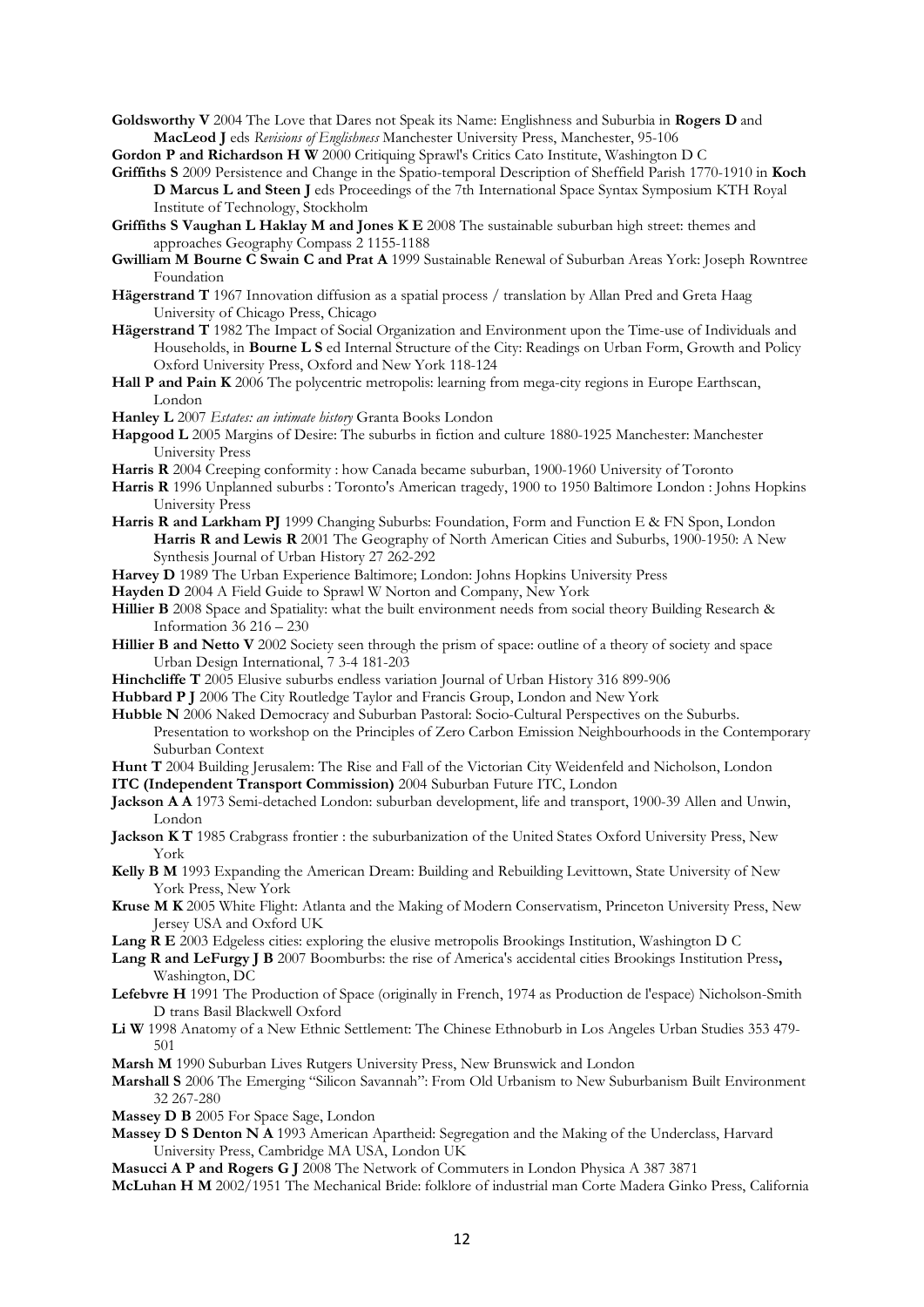- **McManus R and Ethington P J 2007** Suburbs in transition: new approaches to suburban history Urban History 34 2 317-337
- **Miller M** 1992 Raymond Unwin: Garden Cities and Town Planning Continuum International Publishing Group, Leicester
- **Mumford L** 1940 The Culture of Cities Secker and Warburg, London
- **Mumford L** 1961 The City in History Secker and Warburg, London

**Muzzio D and Halper T** 2002 Pleasantville? The Suburb and its Representation in American Movies Urban Affairs Review 37 4 543-574

**Nairn I** 1955 *Outrage* Architectural Press London

**Nairn I**. 1956 *Counter-Attack against Subtopia* Architectural Press , London

- **Nicolaides B and Wiese A 2006** The Suburb Reader Routledge New York
- **Nicolaides B** 2002 My Blue Heaven, Life and Politics in the Working-Class Suburbs of Los Angeles, 1920-1965 University of Chicago Press, Chicago, London
- Pacione M 2005 Urban geography: a global perspective 2<sup>nd</sup> ed Routledge, London
- **Pellow D N and Sun-Hee Park L** 2002 The Silicon Valley of dreams: environmental injustice, immigrant workers, and the high-tech global economy New York University Press, New York
- **Phelps N A Parsons N Ballas D and Dowling D** 2006 Post-suburban Europe: planning and politics at the margins of Europe's capital Palgrave Macmillan, Basingstoke
- **Phillips D, Davis C and Ratcliffe P** 2007 British Asian narratives of urban space Transactions of the Institute of British Geographers, 00032, 217-235
- **Polasky J 2001** Transplanting and Rooting Workers in London and Brussels: A Comparative History The Journal of Modern History 73 528-560
- **Pred A** 1990 Making Histories and Constructing Human Geographies Westview Press, Boulder
- **Putnam R D** 2000 *Bowling Alone: the collapse and revival of American community* Simon and Schuster London; New York
- **Riesman D** 1950 The Lonely Crowd: a study of the changing American character with R Denney and N Glazer Yale University Press, New Haven
- **Sieverts T** 2003 Cities Without Cities: an interpretation of the Zwischenstadt Spon Press, London
- **Silverstone R** 1997 Visions of Suburbia Routledge, London
- **Sinclair I** 2002 London Orbital: A Walk around the M25 Granta Books, London
- **Soja E W** 1990 Postmodern geographies : the reassertion of space in critical social theory Verso, London

**Soja E W** 2000 Postmetropolis : critical studies of cities and regions Blackwell, Oxford

- **Spiers M** 1976 Victoria Park, Manchester: a nineteenth-century suburb in its social and administrative context Chetham Society, Manchester
- **SSTC (Towards Successful Suburban Town Centres Project)** 2006-09 University College London. [www.sstc.ucl.ac.uk/profiler,](http://www.sstc.ucl.ac.uk/profiler) accessed 30/03/09
- **Stilgoe J R** 1989 Borderland: origins of the American suburb 1820-1939 Yale University Press, New Haven
- **Steur M** 2002 Urban Sprawl: A Philosophical Investigation London School of Economics London
- **The Daily Telegraph** 2006 Going down in the world, [http://www.telegraph.co.uk/property/3349707/Going](http://www.telegraph.co.uk/property/3349707/Going-down-in-the-world.html)[down-in-the-world.html.](http://www.telegraph.co.uk/property/3349707/Going-down-in-the-world.html) Accessed 30/03/09
- **The Guardian** 2008a A sign of the times in Bankruptsville, USA. 14/06/08 [http://www.guardian.co.uk/business/2008/jun/14/subprimecrisis.useconomy.](http://www.guardian.co.uk/business/2008/jun/14/subprimecrisis.useconomy) Accessed 17/08/09
- **The Guardian** 2008b The Guardian 14th June 2008, Review Section 12-13.
- **Thorns D C** 1972 Suburbia London: MacGibbon and Kee
- **Tiesdell S** 2002 The New Urbanism and English Residential Design Guidance a Review Journal of Urban Design 7 353-376
- **Urban Taskforce** 2005 Towards a Strong Urban Renaissance Urban Taskforce, London
- **Vaughan L** 2006 Making connections: the case of Borehamwood Built Environment: special issue on sustainable suburbs ed Nicholas Falk 32 281-297
- **Vaughan, L, Jones, C E, Griffiths, S and Haklay, M** 2009 The Spatial Signature of Suburban 'Active' Centres in Koch D Marcus L and Steen J eds Proceedings of the Seventh International Space Syntax Symposium KTH Royal Institute of Technology Stockholm
- **Warner S B** 1978/1962 Streetcar suburbs the process of growth in Boston 1870-1900 2nd ed Harvard University Press, London
- **Webber M** 1970 Order in diversity: community without propinquity in **Wingo L** ed Cities and Space: The Future Use of Urban Land John Hopkins Press, Baltimore
- **Webster R** ed 2000 Expanding suburbia: reviewing suburban narratives Berghahn Books, New York
- White J 2005 Trouble in Arcadia: The London Suburbs, 1840 to the Present Day Successful Suburbs, Paper presented to Successful Cities Conference 3rd February 2005 Arts Depot, Finchley, London Borough of Barnet London
- **Whitehand J W R and Carr C M H** 1999 England's Garden Suburbs: development and change in **Larkham P J and Harris R** eds Changing Suburbs: Foundation, Form and Function Routledge, London 76-110